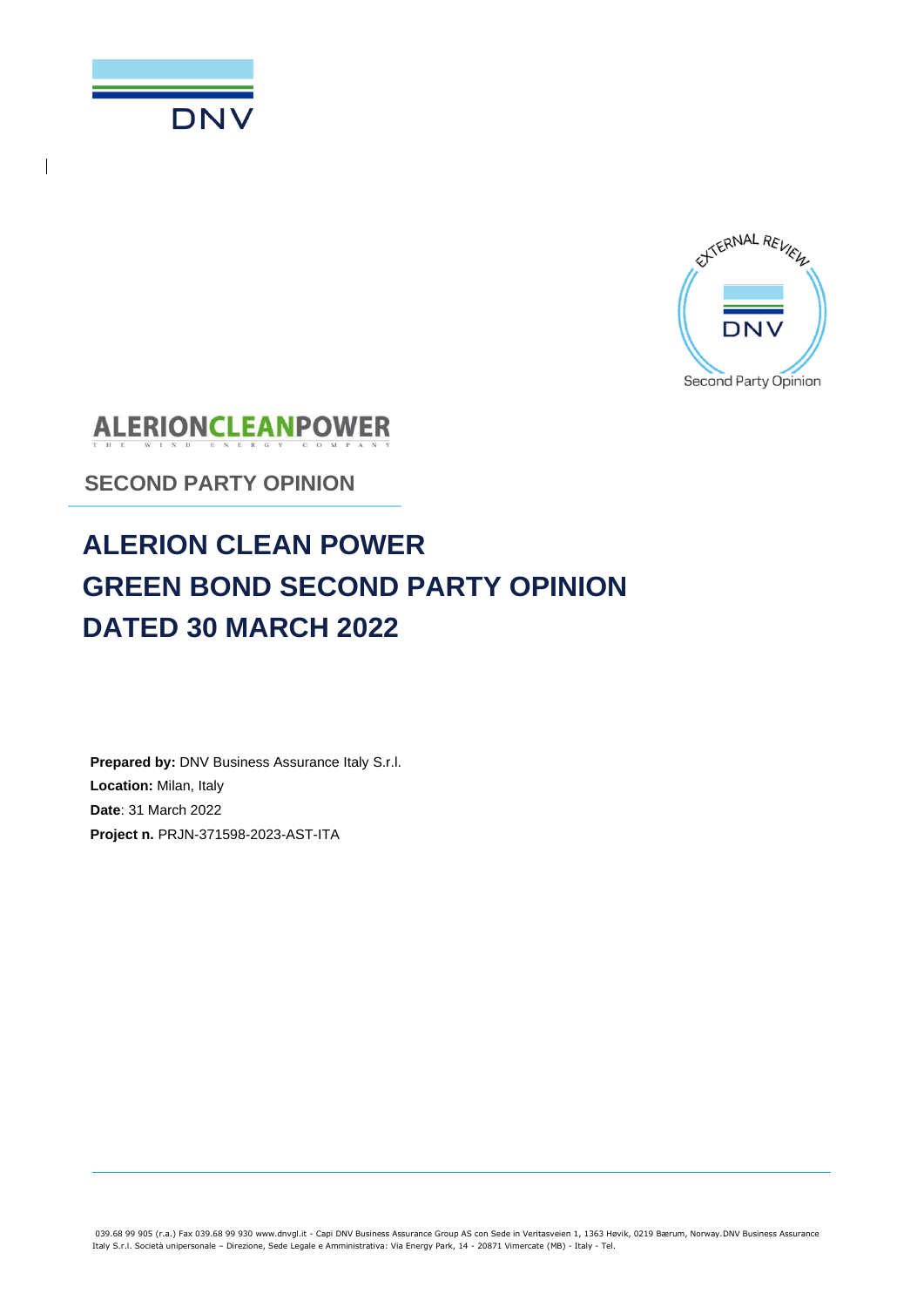

**Page 1 of 13**

## **TABLE OF CONTENTS**

|                |                                                                                                                                            | 2  |
|----------------|--------------------------------------------------------------------------------------------------------------------------------------------|----|
|                | Scope and objectives                                                                                                                       | 2  |
|                | Responsibilities of the Management of ALERION and DNV                                                                                      | 2  |
|                | Basis of DNV's opinion                                                                                                                     | 3  |
|                | Work undertaken                                                                                                                            | 3  |
|                | Findings and DNV's opinion                                                                                                                 | 4  |
|                | SCHEDULE 1: DESCRIPTION OF NOMINATED ASSETS TO BE FINANCED AND REFINANCED<br>THROUGH ALERION GREEN BOND ………………………………………………………………………………………… |    |
|                | SCHEDULE 2: GREEN BOND ELIGIBILITY ASSESSMENT PROTOCOL                                                                                     | 8  |
| $\mathbf{1}$ . | Use of proceeds                                                                                                                            | 8  |
| 2.             | Process for Project Selection and Evaluation                                                                                               | 9  |
| 3.             | Management of proceeds                                                                                                                     | 11 |
| 4.             | Reporting                                                                                                                                  | 13 |
|                |                                                                                                                                            |    |

#### **Disclaimer**

Our assessment relies on the premise that the data and information provided by Alerion Green Power S.p.A. to us as part of our review procedures have been provided in good<br>faith. Because of the selected nature (sampling) a irregularities, possibly significant, may not have been detected. Limited depth of evidence gathering including inquiry and analytical procedures and limited sampling at lower levels<br>in the organization were applied as per Statement.

#### **Statement of Competence and Independence**

DNV applies its own management standards and compliance policies for quality control, in accordance with ISO/IEC 17021:2011 - Conformity Assessment Requirements for bodies providing audit and certification of management systems, and accordingly maintains a comprehensive system of quality control, including documented policies and procedures<br>regarding compliance with ethical requirements, pro

 $1$  DNV Code of Conduct is available on the DNV website (www.dnv.com)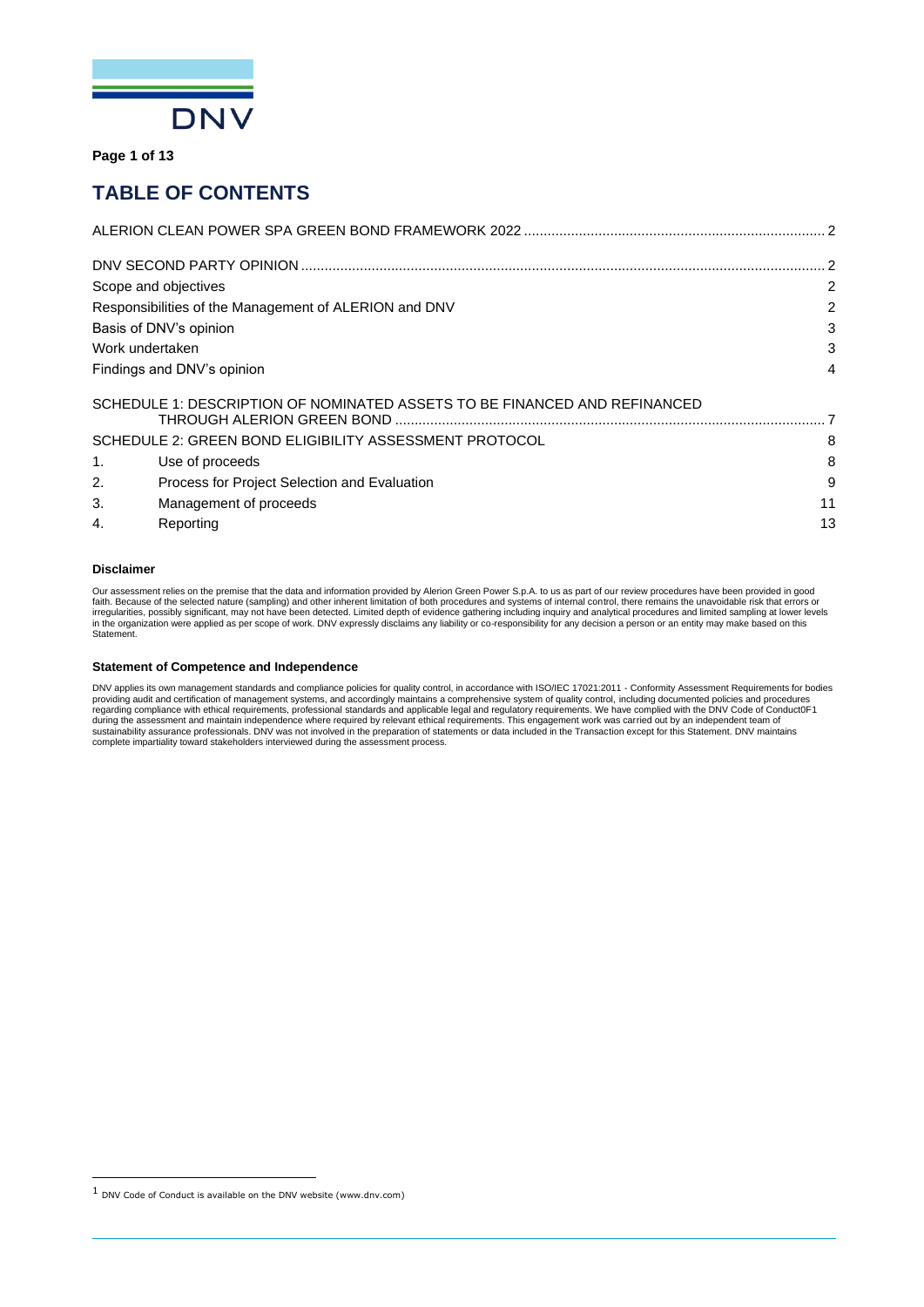

**Page 2 of 13**

# <span id="page-2-0"></span>**ALERION CLEAN POWER SPA GREEN BOND FRAMEWORK 2022 DNV SECOND PARTY OPINION**

### <span id="page-2-2"></span><span id="page-2-1"></span>**Scope and objectives**

Alerion Clean Power S.p.A. ("Alerion" or "Issuer"), is an industrial group listed on the Milan Stock Exchange, specialized in the production of electricity from renewable sources, particularly in the wind sector.

Alerion currently manages 23 wind farms (of which 21 in Italy, one in Spain and one in Bulgaria), with a total gross installed capacity of approximately 750 MW, and plans to expand further in Europe, both in wind and solar sector. The Issuer intends to consolidate its presence at the European level in the renewable energies sector in terms of installed capacity and intends to reach such target through both the direct development of new projects and plants and the pursuit of targeted growth opportunities through acquisitions of plants that are already operational, or projects that are not yet operational.

Following this perspective, ALERION has developed a Sustainable Financing Framework 2022 (the "Framework"). The Framework has been developed to highlight how Alerion intends to continue to support its sustainability strategy and vision using green bonds in alignment with the ICMA Green Bond Principles (GBP) 2021 set out by the International Capital Market Association ("ICMA").

Alerion has identified as Green Financing, projects falling in the "Renewable Energies" category and in particular:

- Wind & Solar
	- o New project design, development, manufacture and construction;
	- o Acquisition of operating projects;

DNV Business Assurance Italy S.r.l. (henceforth referred to as "DNV") has been commissioned by ALERION to provide a second party opinion for its Green Bond Framework, which will be made available to investors on Alerion's website at [www.alerion.it.](http://www.alerion.it/)

No assurance is provided regarding the financial performance of the BOND issued under the company's framework, the value of any investments in the BONDS, or the long-term environmental benefits of the transaction. Our objective has been to provide an assessment that the Framework has met the criteria established on the basis set out below.

### <span id="page-2-3"></span>**Responsibilities of the Management of ALERION and DNV**

The management of ALERION has provided the information and data used by DNV during the delivery of this review. Our statement represents an independent opinion and is intended to inform ALERION management and other interested stakeholders as to whether the established criteria have been met, based on the information provided to us. In our work we have relied on the information and the facts presented to us by ALERION. DNV is not responsible for any aspect of the nominated assets referred to in this opinion and cannot be held liable if estimates, findings, opinions, or conclusions are incorrect. Thus, DNV shall not be held liable if any of the information or data provided by ALERION's management and used as a basis for this assessment were not correct or complete.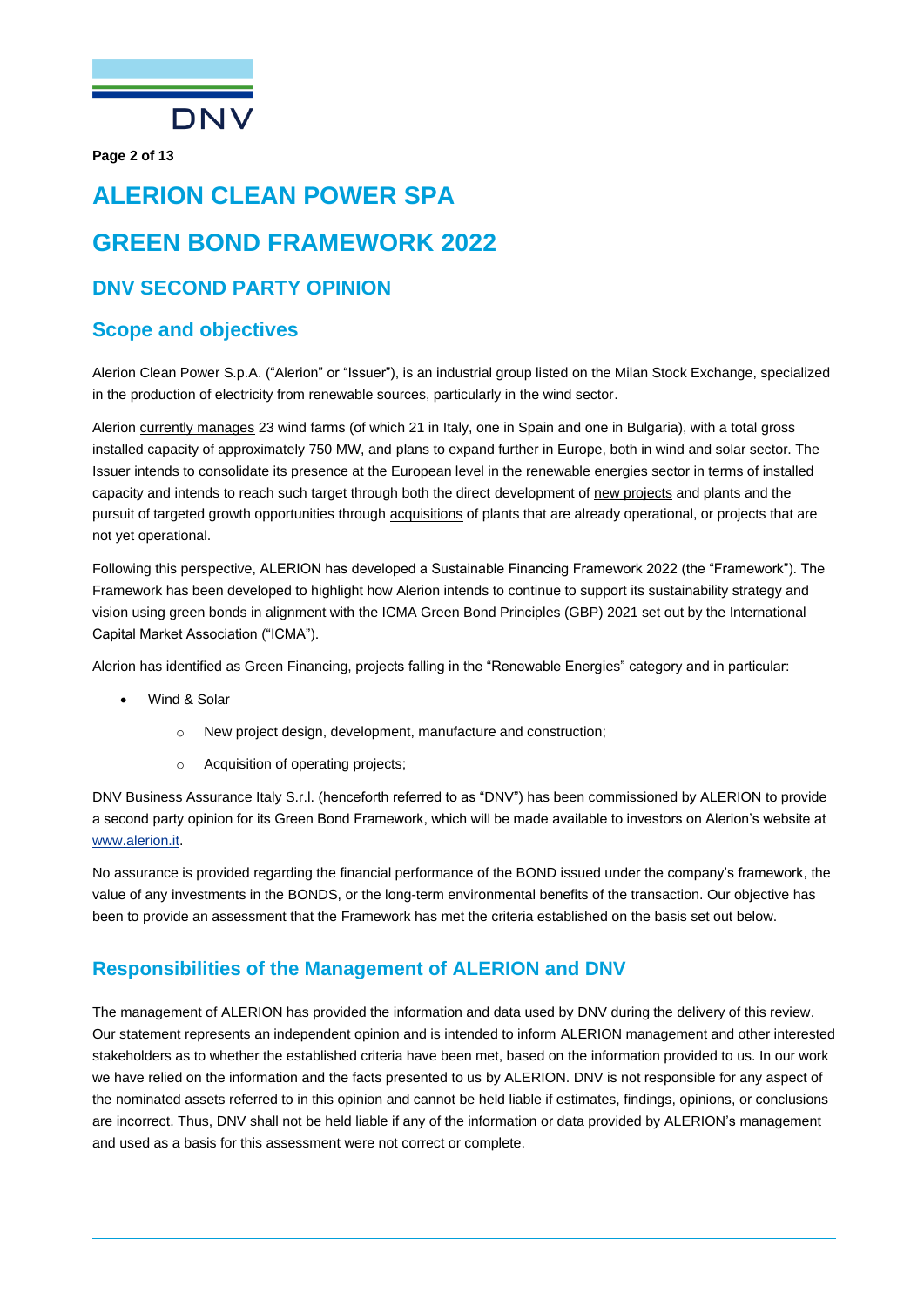

**Page 3 of 13**

### <span id="page-3-0"></span>**Basis of DNV's opinion**

We have adapted our eligibility assessment protocol, which incorporates the requirements of the GBP, to create an ALERION-specific Green Bond Eligibility Assessment Protocol (henceforth referred to as "Protocol"). Our Protocol includes a set of suitable criteria that can be used to underpin DNV's opinion. The overarching principle behind the criteria is that a green bond should "enable capital-raising and investment for new and existing projects with environmental benefits".

As per our Protocol, the criteria against which the BOND has been reviewed are grouped under the four Principles:

- **Principle One: Use of Proceeds**. The Use of Proceeds criteria are guided by the requirement that an issuer of a green bond must use the funds raised to finance eligible activities. The eligible activities should produce clear environmental benefits.
- **Principle Two: Process for Project Evaluation and Selection**. The Project Evaluation and Selection criteria are guided by the requirements that an issuer of a green bond should outline the process it follows when determining eligibility of an investment using Green Bond proceeds and outline any impact objectives it will consider.
- **Principle Three: Management of Proceeds**. The Management of Proceeds criteria are guided by the requirements that a green bond should be tracked within the issuing organization, that separate portfolios should be created when necessary and that a declaration of how unallocated funds will be handled should be made.
- **Principle Four: Reporting**. The Reporting criteria are guided by the recommendation that at least Sustainability Reporting to the bond investors should be made of the use of bond proceeds and that quantitative and/or qualitative performance indicators should be used, where feasible.

### <span id="page-3-1"></span>**Work undertaken**

Our work constituted a high-level review of the available information, based on the understanding that this information was provided to us by ALERION in good faith. We have not performed an audit or other tests to check the veracity of the information provided to us. The work undertaken to form our opinion included:

- Creation of an ALERION-specific Protocol, adapted to the purpose of the Framework, as described above and in Schedule 2 to this Assessment;
- Assessment of documentary evidence provided by ALERION on the Framework and supplemented by a highlevel desktop research. These checks refer to current assessment best practices and standards methodology;
- Discussions with ALERION management, and review of relevant documentation;
- Documentation of findings against each element of the criteria.

Our opinion as detailed below is a summary of these findings.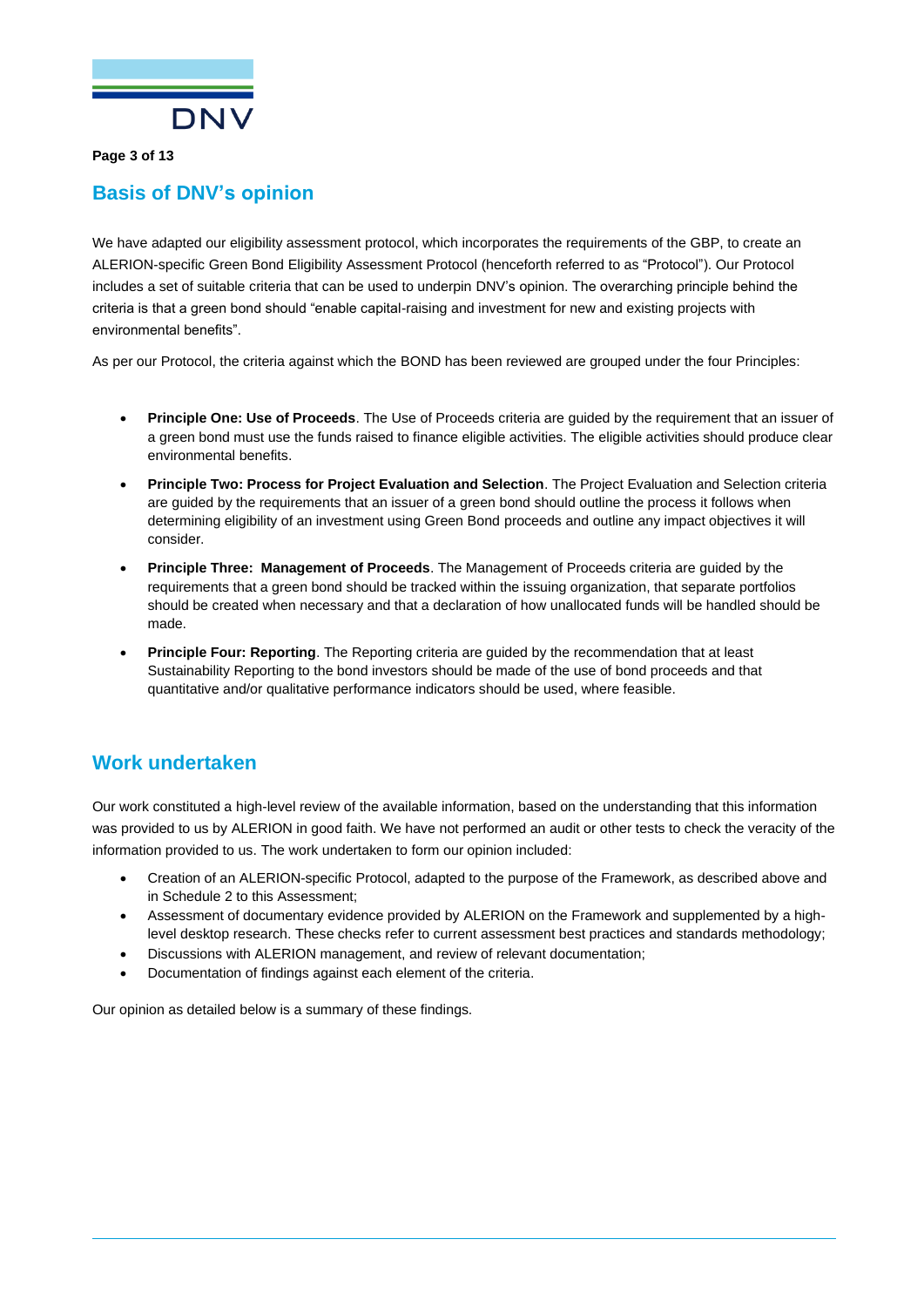

#### **Page 4 of 13**

### <span id="page-4-0"></span>**Findings and DNV's opinion**

DNV's findings are listed below:

#### **1. Principle One: Use of Proceeds.**

Alerion intends to use the proceeds of the Green Bond to finance in whole or in part future investments in Eligible Green Projects, as defined below.

"Eligible Green Projects" will include:

- New wind and/or solar farms project design, development, manufacture and construction;
- Acquisition of operating wind and/or solar farms. Including both the acquisition of operating assets as well as the acquisition of companies owning authorized and / or operating assets.

Eligible Green Projects will be located in Europe, in particular in Italy, Romania and Spain and are expected to be constructed or acquired during the 24 months following the issuance of the Green Bond.

The Eligible Green Projects will be constructed according to European Union and national legislation that requires specific environmental screening before receiving the building permit.

Eligible Green Projects are deemed to contribute to climate mitigation by helping to avoid or reduce greenhouse gas (GHG) emissions, in alignment with Alerion's strategy as previously discussed. Alerion anticipates that Eligible Green Projects will also contribute to the UN Sustainable Development Goals number 7 ("Affordable and Clean Energy"), 9 ("Industry Innovation and Infrastructure") and 13 ("Climate Action").

DNV undertook an analysis of the associated project type to determine the eligibility as "Green" in line with the GBP. Furthermore, respective environmental benefits as reported in the Framework have been object of evaluation.

Alerion has provided tables mapping its Eligible Green Categories and the United Nations Sustainable Development Goals ("UN SDGs"). The outlined types of project within each category and associated selection criteria is provided in the Framework in order to determine eligibility.

DNV concludes that the eligible categories outlined in the Framework are consistent with the categories outlined in the GBP and that expected environmental benefits are clear, precise, relevant, measurable and will be quantified for most of the eligible categories in the reporting.

#### **2. Principle Two: Process for Project Evaluation and Selection**.

Alerion's Green Bond Framework is for the financing of wind and/or solar power generation projects as previously described.

Alerion will establish a Green Bond Committee ("the Committee") to oversee the Green Bond implementation and the allocation process.

The Committee will be chaired by the Chairman of the Board of Directors, and composed of the other Board Executive Directors, together with the Chief Financial Officer and Chief Operating Officer.

The Committee will oversee the selection and allocation of funds to Eligible Green Projects and will be responsible for the following:

Identifying potential Eligible Green Projects;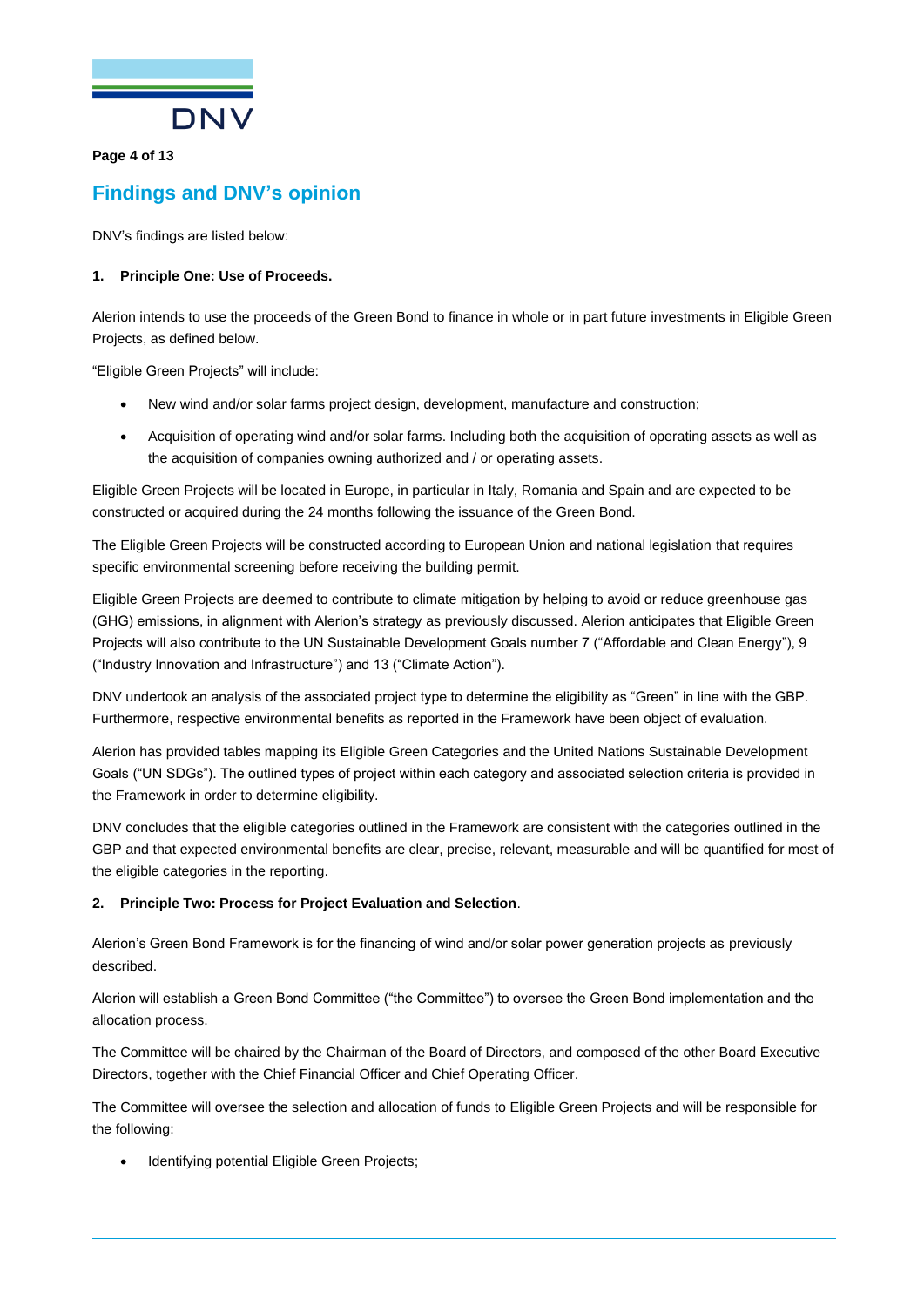

#### **Page 5 of 13**

- Reviewing and approving the selection against the eligibility criteria stated in Section 2.1;
- Monitoring the Eligible Green Project portfolio;
- Managing any future update of the Green Bond Framework.

DNV has reviewed evidence that demonstrates that ALERION regularly assesses opportunities for improvement and devises action plans and initiatives to mitigate negative environmental and social impacts from its operations.

DNV concludes that Alerion's Green Bond Framework appropriately describes the process of project evaluation and selection.

#### **3. Principle Three: Management of Proceeds**

Upon receipt, the net proceeds from the Green Bond issuance will be managed by Alerion's Treasury Department and invested in cash or cash equivalents until allocation to Eligible Green Projects. Alerion will aim at achieving complete allocation of the proceeds from the Green Bond within 24 months from the issuance date, and no later than the maturity of the bond.

The Committee will review and approve allocations of bond proceeds to Eligible Green Projects on a regular basis, and details of the disbursements and the outstanding value will be tracked using Alerion's internal financial reporting system.

In case of divestment, or if a project becomes ineligible, Alerion will strive to replace it by another Eligible Green Project on a best effort basis.

DNV has reviewed the evidence presented and can confirm that the proceeds arising from the future issuances will be appropriately managed.

#### **4. Principle Four: Reporting.**

An annual report will be prepared and made available on Alerion's website at www.alerion.it, with the status of the Green Bond's proceeds allocation, overview of the projects financed or refinanced, and the environmental impact, until full allocation of proceeds.

This report will include the following information:

- 1. *Allocation information*:
	- a. The total amount of investments and expenditures in Eligible Green Projects
	- b. The balance of unallocated proceeds
	- c. A brief description of the projects financed with the Green Bond
- 2. Impact metrics: Alerion will also provide information on the expected output and environmental benefits of Eligible Green Projects. The relevant metrics will include:
	- a. Installed renewable energy capacity in MW
	- b. Expected or actual annual renewable energy generation in MWh or GWh
	- c. Estimated annual GHG emissions avoided (in  $tCO<sub>2</sub>e$ )

The above-listed indicators are subject to the availability of information and baseline data and are based on methodologies that will be made publicly available.

DNV can confirm that Alerion's Framework appropriately describes the procedures of reporting in line with the GBP.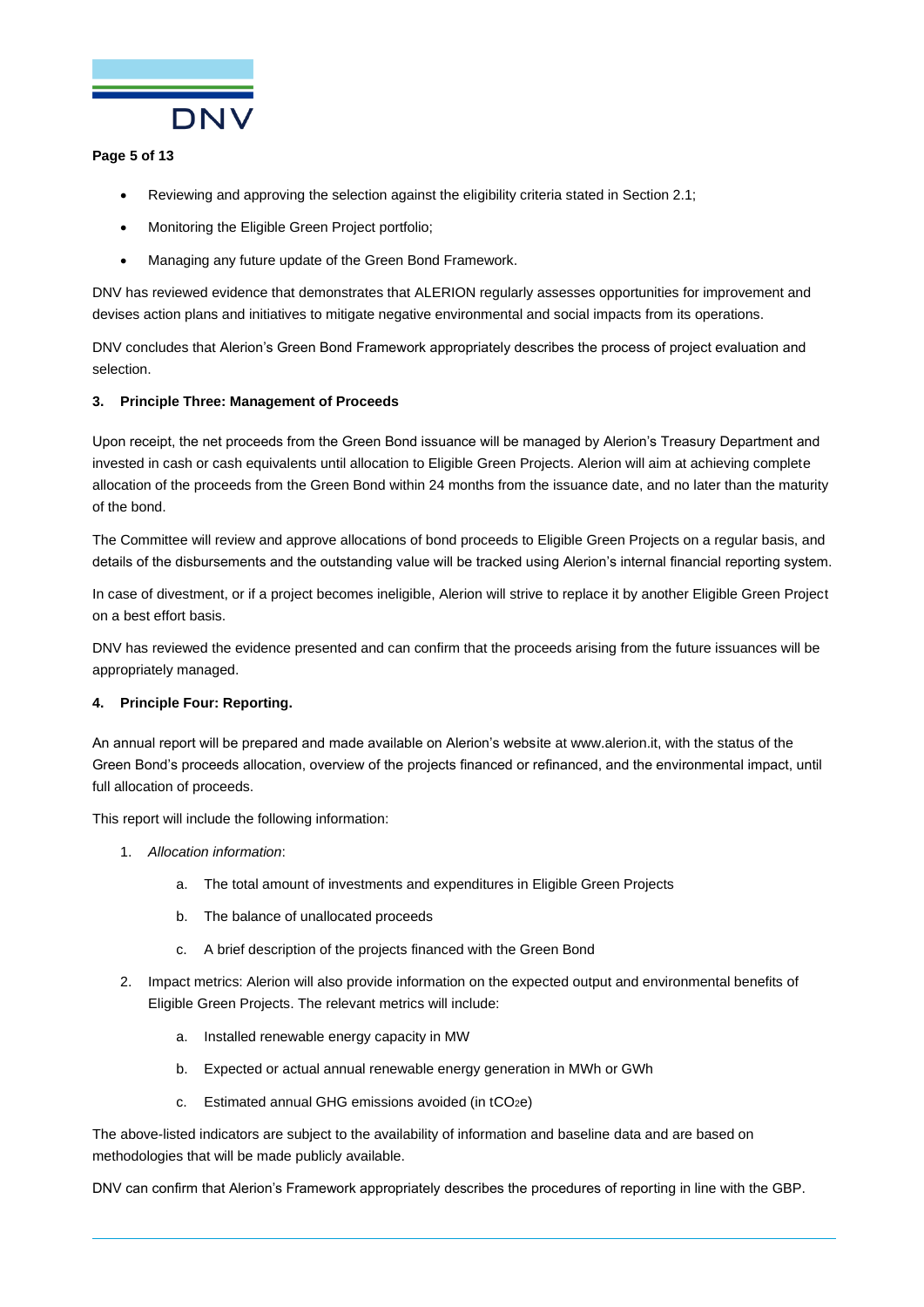

**Page 6 of 13**

Based on the information provided by ALERION and the work undertaken, it is DNV's opinion that the BOND meets the criteria established in the Protocol and that it is aligned with the stated definition of green bonds within the Green Bond Principles, which is to "enable capital-raising and investment for new and existing projects with environmental benefits".

#### **for DNV Business Assurance Italy Srl**

Vimercate, Italy / 05 April 2022

Russel Arew

Riccardo Arena Team Leader

Mark Robinson Technical Reviewer

#### **About DNV**

Driven by our purpose of safeguarding life, property, and the environment, DNV enables organisations to advance the safety and sustainability of their business. Combining leading technical and operational expertise, risk methodology and in-depth industry knowledge, we empower our customers' decisions and actions with trust and confidence. We continuously invest in research and collaborative innovation to provide customers and society with operational and technological foresight.

With our origins stretching back to 1864, our reach today is global. Operating in more than 100 countries, our 16,000 professionals are dedicated to helping customers make the world safer, smarter and greener.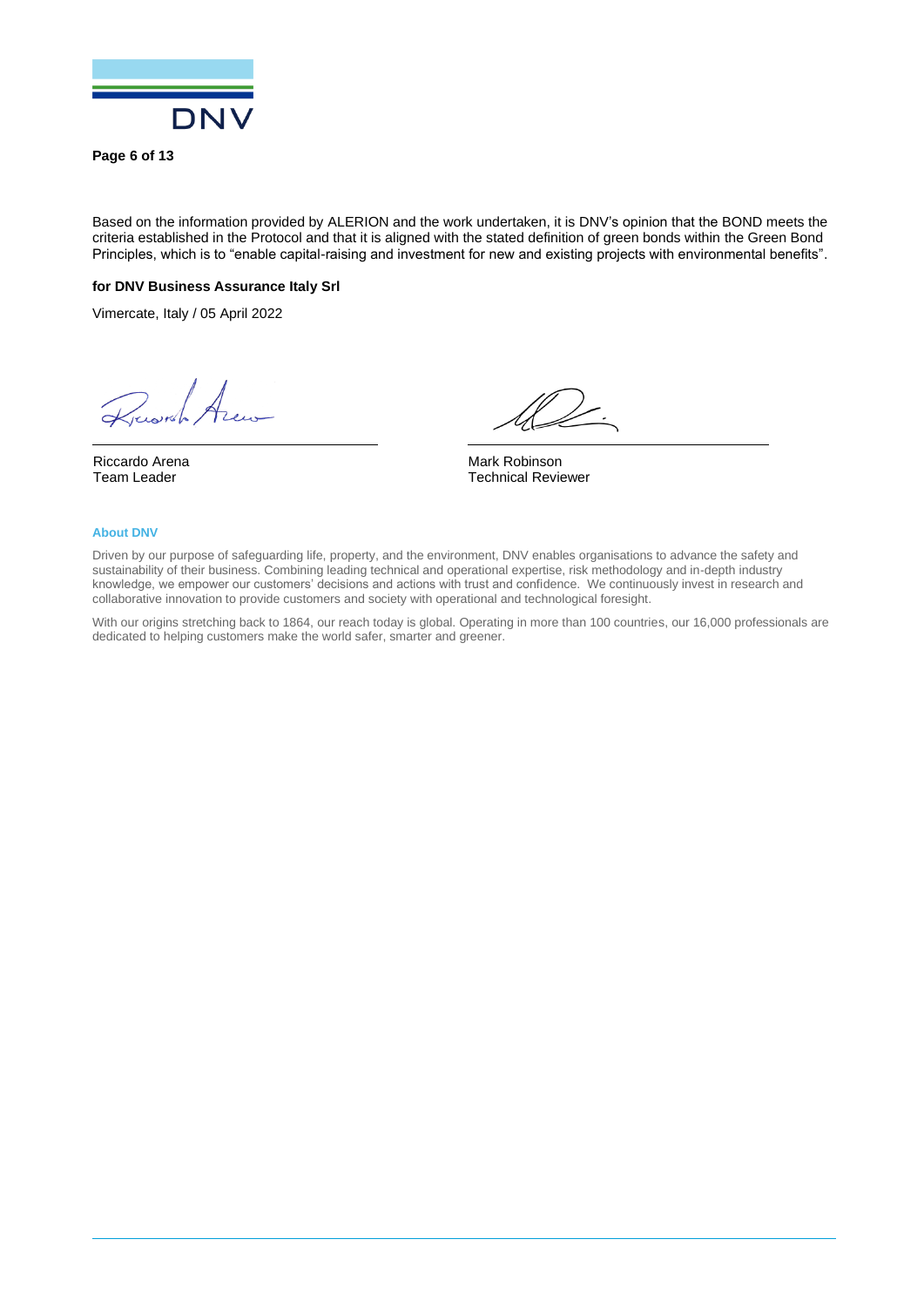

**Page 7 of 13**

## **SCHEDULE 1: DESCRIPTION OF CATEGORIES TO BE FINANCED AND REFINANCED THROUGH ALERION GREEN BOND FRAMEWORK**

<span id="page-7-0"></span>

| <b>Eligible Project Category</b> | <b>Project</b>                                                                                       | Location              |
|----------------------------------|------------------------------------------------------------------------------------------------------|-----------------------|
| Wind & Solar                     | New Project Development and Construction                                                             | Italy, Romania, Spain |
| Wind & Solar                     | Acquisition of existing assets or acquisition of companies owning authorized and/or operating assets | Italy, Romania, Spain |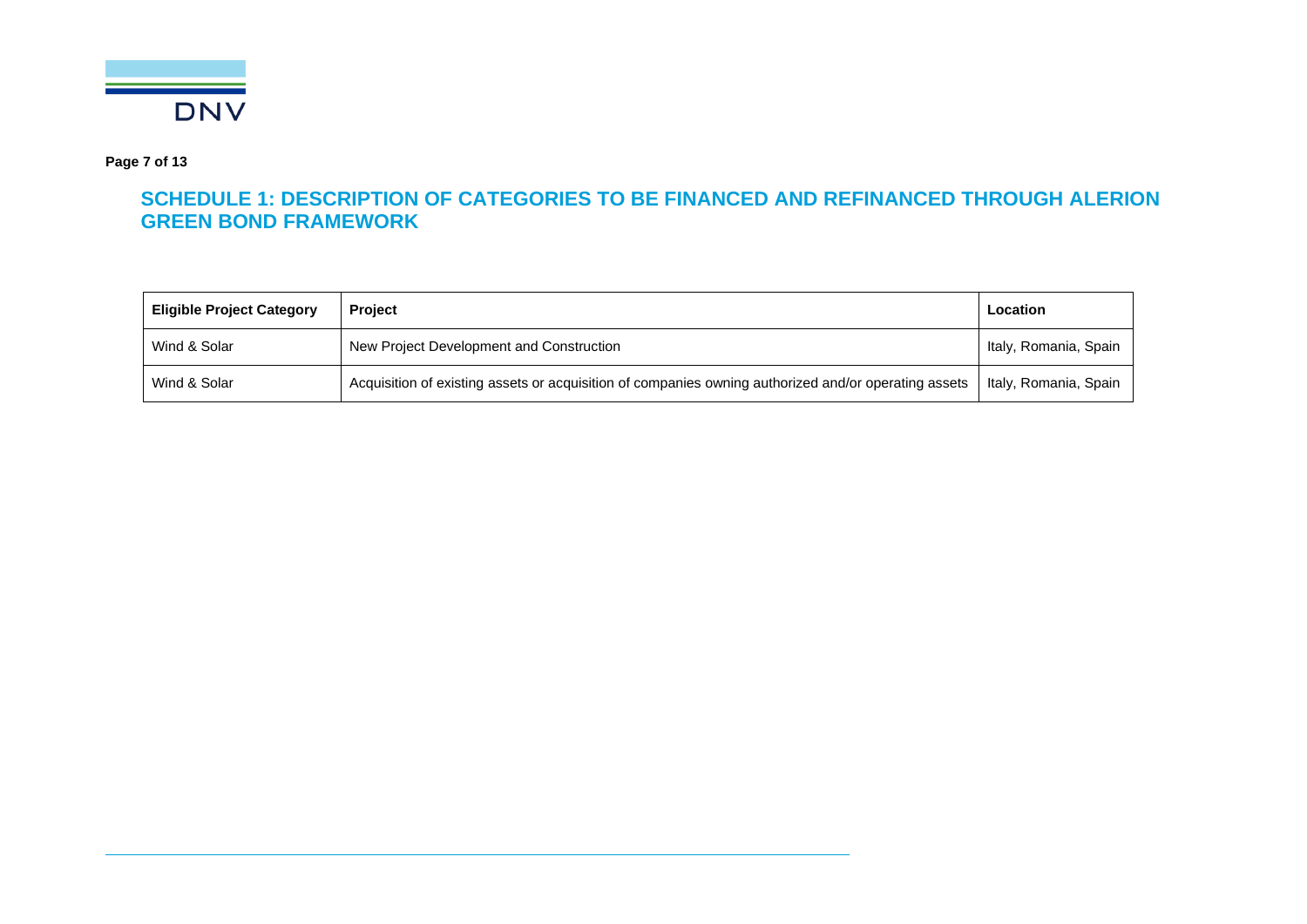

**Page 8 of 13**

## **SCHEDULE 2: GREEN BOND ELIGIBILITY ASSESSMENT PROTOCOL**

### **1. Use of proceeds**

<span id="page-8-1"></span><span id="page-8-0"></span>

| Ref.           | <b>Criteria</b>                    | <b>Requirements</b>                                                                                                                                                                                                                                                   | <b>Work Undertaken</b>                                                                       | <b>DNV Findings</b>                                                                                                                                                                                                                                                                                                                                                                                                                                                                                                                                                                                                                                                                                                                                |
|----------------|------------------------------------|-----------------------------------------------------------------------------------------------------------------------------------------------------------------------------------------------------------------------------------------------------------------------|----------------------------------------------------------------------------------------------|----------------------------------------------------------------------------------------------------------------------------------------------------------------------------------------------------------------------------------------------------------------------------------------------------------------------------------------------------------------------------------------------------------------------------------------------------------------------------------------------------------------------------------------------------------------------------------------------------------------------------------------------------------------------------------------------------------------------------------------------------|
| 1a             | Type of bond                       | The bond must fall in one of the<br>following categories, as defined by the<br><b>Green Bond Principles:</b><br>Green Use of Proceeds Bond<br>Green Use of Proceeds Revenue<br><b>Bond</b><br><b>Green Project Bond</b><br>$\bullet$<br><b>Green Securitized Bond</b> | Review of:<br>ALERION 2022 Green Bond<br>Framework<br>Discussions with ALERION<br>management | The reviewed evidence confirms that the BOND falls in the category:<br>Green Use of Proceeds Bond.<br>The specific type of Green Financing transaction will need to be further<br>assessed on an individual basis.                                                                                                                                                                                                                                                                                                                                                                                                                                                                                                                                 |
| 1 <sub>b</sub> | <b>Green Project</b><br>Categories | The cornerstone of a Green Bond is<br>the utilization of the proceeds of the<br>bond which should be appropriately<br>described in the legal documentation<br>for the security.                                                                                       | Review of:<br>ALERION 2022 Green Bond<br>Framework<br>Discussions with ALERION<br>management | As specified in the Framework the net proceeds of the BOND will finance<br>or refinance projects and acquisitions for projects falling under the<br>following categories:<br>Renewable Energy:<br>Wind & Solar Power Projects<br>DNV's assessment concluded that these assets would present a low risk<br>of GHG emissions relative to fossil fuels and qualify for inclusion under<br>the Green Bond Principles within the Renewable Energy category.<br>DNV is of the opinion that eligible category outlined in the Framework<br>also contributes to the achievement of the UN SDGs and in particular of<br>UN SDG n.7 (Affordable and Clean Energy), UN SDG n.9 (Industry<br>Innovation and Infrastructure) and UN SDG n. 13 (Climate Action). |
| 1c             | Environmental<br>benefits          | All designated Green Project<br>categories should provide clear<br>environmentally sustainable benefits,                                                                                                                                                              | Review of:<br>ALERION 2022 Green Bond<br>Framework                                           | The presented green project category is aligned with GBP and detailed<br>explanations are provided in the section "Use of Proceeds" of the<br>Framework.                                                                                                                                                                                                                                                                                                                                                                                                                                                                                                                                                                                           |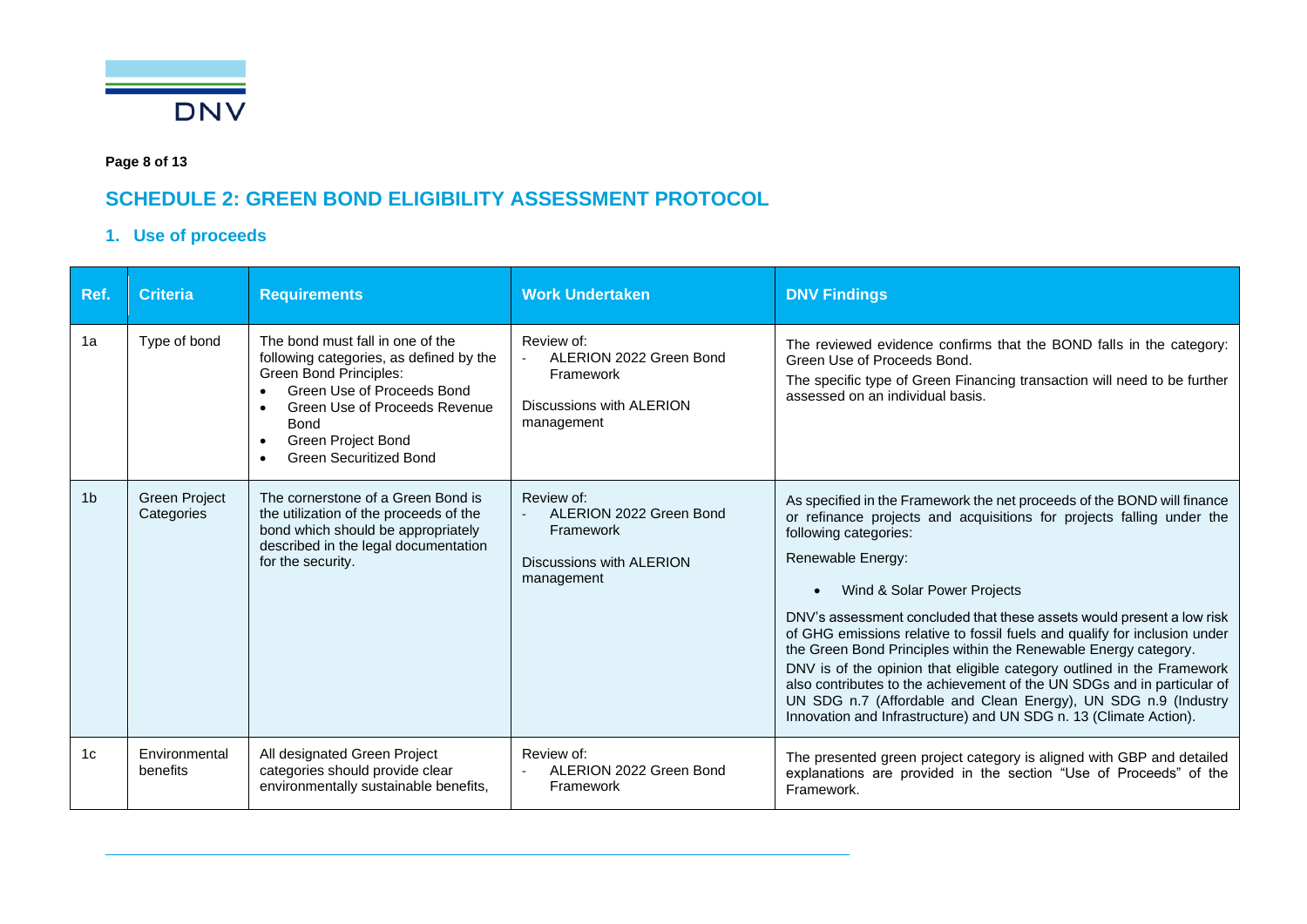

### **Page 9 of 13**

| Ref.           | <b>Criteria</b>      | <b>Requirements</b>                                                                                                                                                                                                                                                                            | <b>Work Undertaken</b>                                                                       | <b>DNV Findings</b>                                                                                                                                                                                                                                                                                                                |
|----------------|----------------------|------------------------------------------------------------------------------------------------------------------------------------------------------------------------------------------------------------------------------------------------------------------------------------------------|----------------------------------------------------------------------------------------------|------------------------------------------------------------------------------------------------------------------------------------------------------------------------------------------------------------------------------------------------------------------------------------------------------------------------------------|
|                |                      | which, where feasible, will be<br>quantified or assessed by the issuer.                                                                                                                                                                                                                        | Discussions with ALERION<br>management                                                       | DNV's assessment concluded that environmental benefits are clear,<br>precise, relevant, measurable and will be quantified for most of the<br>eligible categories in the reporting.                                                                                                                                                 |
| 1 <sub>d</sub> | Refinancing<br>share | In the event that a proportion of the<br>proceeds may be used for refinancing,<br>it is recommended that issuers provide<br>an estimate of the share of financing<br>vs. re-financing, and where<br>appropriate, also clarify which<br>investments or project portfolios may<br>be refinanced. | Review of:<br>ALERION 2022 Green Bond<br>Framework<br>Discussions with ALERION<br>management | In the Framework, it is clearly indicated that the net proceeds will be used<br>to finance, in whole or in part, future investments in Eligible Green<br>Projects qualified under the terms of the Green Bond Principles.<br>Accordingly, no estimations concerning the re-financing share have<br>been included in the Framework. |

### **2. Process for Project Selection and Evaluation**

<span id="page-9-0"></span>

| Ref. | <b>Criteria</b>                    | <b>Requirements</b>                                                                                                                                                                                                                                                                                                                                                                                                                                                                               | <b>Work Undertaken</b>                                                                              | <b>DNV Findings</b>                                                                                                                                                                                                                                                                                                                                                                                                                                                                                                                                                                                                                                                                                 |
|------|------------------------------------|---------------------------------------------------------------------------------------------------------------------------------------------------------------------------------------------------------------------------------------------------------------------------------------------------------------------------------------------------------------------------------------------------------------------------------------------------------------------------------------------------|-----------------------------------------------------------------------------------------------------|-----------------------------------------------------------------------------------------------------------------------------------------------------------------------------------------------------------------------------------------------------------------------------------------------------------------------------------------------------------------------------------------------------------------------------------------------------------------------------------------------------------------------------------------------------------------------------------------------------------------------------------------------------------------------------------------------------|
| 2a   | Investment-<br>decision<br>process | The issuer of a Green Bond should<br>outline the decision-making process it<br>follows to determine the eligibility of<br>projects using Green Bond proceeds.<br>This includes, without limitation:<br>• A process to determine how the<br>projects fit within the eligible Green<br>Projects categories identified in the<br>Green Bond Principles;<br>• The criteria making the projects eligible<br>for using the Green Bond proceeds; and<br>• The environmental sustainability<br>objectives | Review of:<br><b>ALERION Green Bond Framework</b><br>2022<br>Discussions with ALERION<br>management | As per the ALERION Green Bond Framework, the issuer has set out<br>the following criteria for project selection:<br><b>Process for Project Evaluation and Selection</b><br>Alerion will establish a Green Bond Committee ("the Committee") to<br>oversee the Green Bond implementation and the allocation process.<br>The Committee will be chaired by the Chairman of the Board of<br>Directors, and composed of the other Board Executive Directors,<br>together with the Chief Financial Officer and Chief Operating Officer.<br>The Committee will be in charge of monitoring the selection and<br>allocation of funds to Eligible Green Projects and will be responsible for<br>the following: |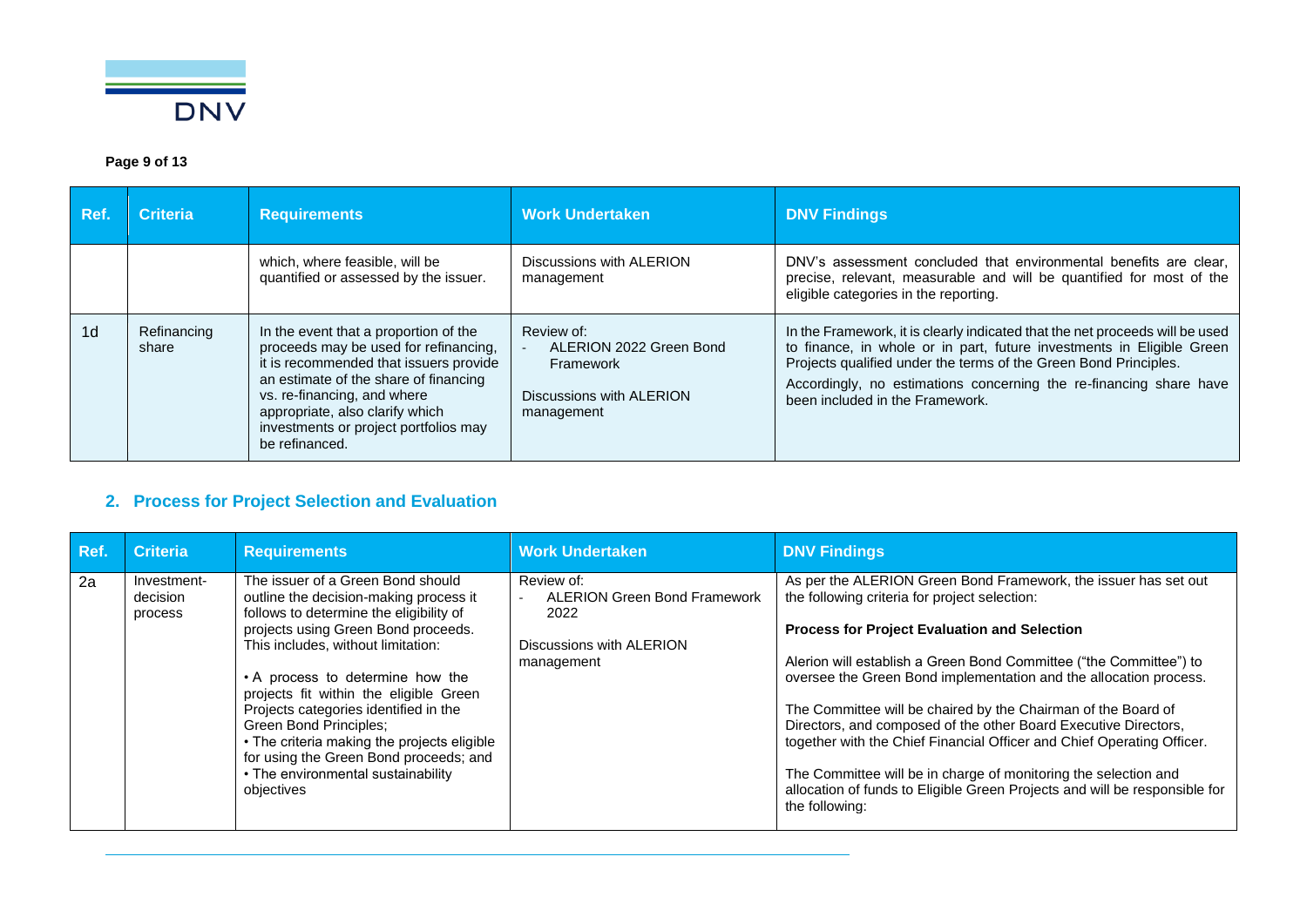

### **Page 10 of 13**

| Ref.           | <b>Criteria</b>                                                        | <b>Requirements</b>                                                                                                                                                                                                                                                                 | <b>Work Undertaken</b>                                                                                                                                                                                              | <b>DNV Findings</b>                                                                                                                                                                                                                                                                                                                                                                                                                                                                                                                                                                                                                                                                                                                                                                                                                                                                                                                                                                                                                                                                                                                                                                                                                        |
|----------------|------------------------------------------------------------------------|-------------------------------------------------------------------------------------------------------------------------------------------------------------------------------------------------------------------------------------------------------------------------------------|---------------------------------------------------------------------------------------------------------------------------------------------------------------------------------------------------------------------|--------------------------------------------------------------------------------------------------------------------------------------------------------------------------------------------------------------------------------------------------------------------------------------------------------------------------------------------------------------------------------------------------------------------------------------------------------------------------------------------------------------------------------------------------------------------------------------------------------------------------------------------------------------------------------------------------------------------------------------------------------------------------------------------------------------------------------------------------------------------------------------------------------------------------------------------------------------------------------------------------------------------------------------------------------------------------------------------------------------------------------------------------------------------------------------------------------------------------------------------|
|                |                                                                        |                                                                                                                                                                                                                                                                                     |                                                                                                                                                                                                                     | Identifying potential Eligible Green Projects;<br>Reviewing and approving the selection against the eligibility<br>criteria stated in Section 2.1;<br>Monitoring the Eligible Green Project portfolio;<br>Managing any future update of the Green Bond Framework.<br>DNV confirmed this process to define a clear and repeatable system by<br>which projects maybe identified and included or excluded from the<br>Green Bond project pool. The Criteria making the projects eligible for<br>inclusion contained within the Green Bond Framework were in line with<br>the Green Bond Principles eligible categories and can be expected to<br>result in quantifiable environmental benefits.                                                                                                                                                                                                                                                                                                                                                                                                                                                                                                                                               |
| 2 <sub>b</sub> | Issuer's<br>environmental<br>and social and<br>governance<br>framework | In addition to information disclosed by an<br>issuer on its Green Bond process, criteria<br>and assurances, Green Bond investors<br>may also take into consideration the<br>quality of the issuer's overall framework<br>and performance regarding<br>environmental sustainability. | Review of:<br><b>ALERION Sustainability and</b><br><b>ALERION Governance Framework</b><br><b>ALERION Sustainability Reporting</b><br>ALERION 2022 Green Bond<br>Framework<br>Discussions with ALERION<br>management | DNV reviewed the ALERION Governance Framework Documents in<br>addition to the Corporate Reporting and Budget Documentation.<br>ALERION's Governance frameworks form the basis for clear<br>stakeholder reporting of relevant metrics such a GHG emissions,<br>Energy generation, waste management, technological rollouts and other<br>social and environmental metrics. The proposed reporting associated<br>with the ALERION Green Bond is in line with their existing Governance<br>Commitments and metrics to stakeholders and investors.<br>DNV notes that the performance of the nominated assets within the<br>Bond pool is to be reported as a part of ALERION's periodic reporting<br>as per the ALERION Green Bond Framework.<br>The selected reporting performance metrics for the nominated projects<br>and assets as stated within the Green Bond Framework, are in line with<br>the governance framework demonstrated by ALERION within the<br>information provided on their website.<br>We have also carried out a high-level media review of ALERION. We<br>have found no evidence to suggest that ALERION or any of the assets<br>are or have been operating in breach of national or local environmental<br>regulations. |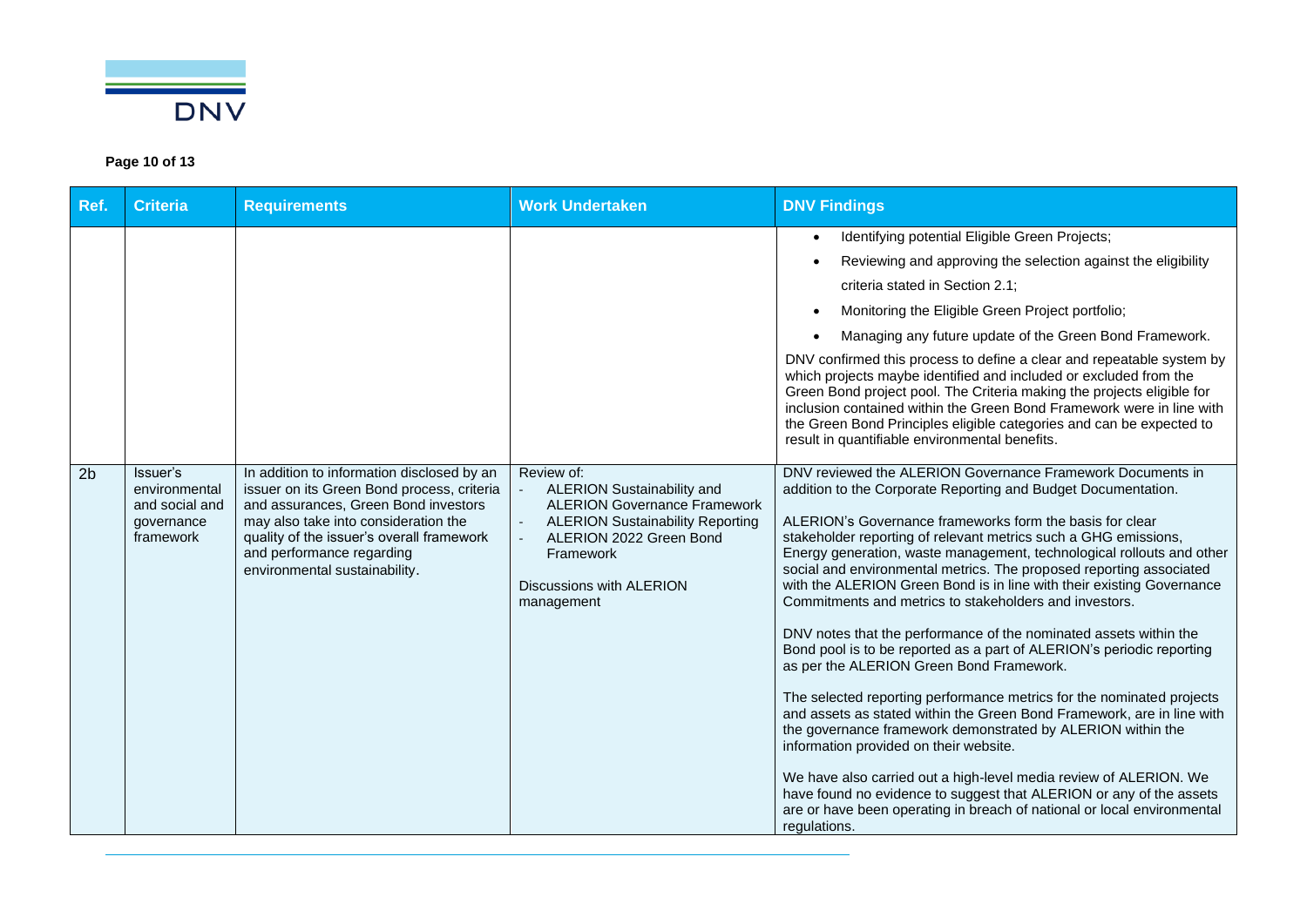

### **Page 11 of 13**

| Ref. | Criteria | <b>Requirements</b> | Work Undertaken | <b>DNV Findings</b>                                                                                                                                                                                                             |
|------|----------|---------------------|-----------------|---------------------------------------------------------------------------------------------------------------------------------------------------------------------------------------------------------------------------------|
|      |          |                     |                 | Based on the evidence reviewed and the discussion we had with senior<br>managers, we found nothing to suggest that ALERION's governance<br>framework is not in line with good practice of the industry in which it<br>operates. |

# **3. Management of proceeds**

<span id="page-11-0"></span>

| Ref.           | <b>Criteria</b>       | <b>Requirements</b>                                                                                                                                                                                                                                                                                                    | <b>Work Undertaken</b>                                                                                 | <b>DNV Findings</b>                                                                                                                                                                                                                                                                                                                                                                                                                                                                                                                                  |
|----------------|-----------------------|------------------------------------------------------------------------------------------------------------------------------------------------------------------------------------------------------------------------------------------------------------------------------------------------------------------------|--------------------------------------------------------------------------------------------------------|------------------------------------------------------------------------------------------------------------------------------------------------------------------------------------------------------------------------------------------------------------------------------------------------------------------------------------------------------------------------------------------------------------------------------------------------------------------------------------------------------------------------------------------------------|
| 3a             | Tracking<br>procedure | The net proceeds of Green Bonds<br>should be credited to a sub-account,<br>moved to a sub- portfolio or otherwise<br>tracked by the issuer in an appropriate<br>manner and attested to by a formal<br>internal process that will be linked to the<br>issuer's lending and investment<br>operations for Green Projects. | Review of:<br>ALERION 2022 Green Bond<br>Framework<br>Discussions with ALERION<br>management           | The evidence reviewed shows how ALERION plans to trace the<br>BOND's proceeds, from the time of issuance to the time of<br>disbursement.<br>The full amount of the proceeds will be managed within treasury or<br>equivalent, and thereafter disbursed in accordance with the<br>investment schedules and debt obligations.<br>The details of the disbursement and the outstanding value will be<br>tracked in ALERION's internal financial system. At the end of each<br>financial period, the outstanding balance of the BOND will be<br>reviewed. |
| 3 <sub>b</sub> | Tracking<br>procedure | So long as the Green Bonds are<br>outstanding, the balance of the tracked<br>proceeds should be periodically reduced<br>by amounts matching eligible green<br>investments or loan disbursements<br>made during that period.                                                                                            | Review of:<br>ALERION 2022 Green Bond<br>$\sim$<br>Framework<br>Discussions with ALERION<br>management | The evidence reviewed shows that ALERION plans to trace the<br>proceeds from the BOND, from the time of issuance to the time of<br>disbursement and reduce the net balance of proceeds by amounts in<br>line with the assets investment and debt repayment schedules. At the<br>end of each financial period, the outstanding balance of the Bond will<br>be reviewed.                                                                                                                                                                               |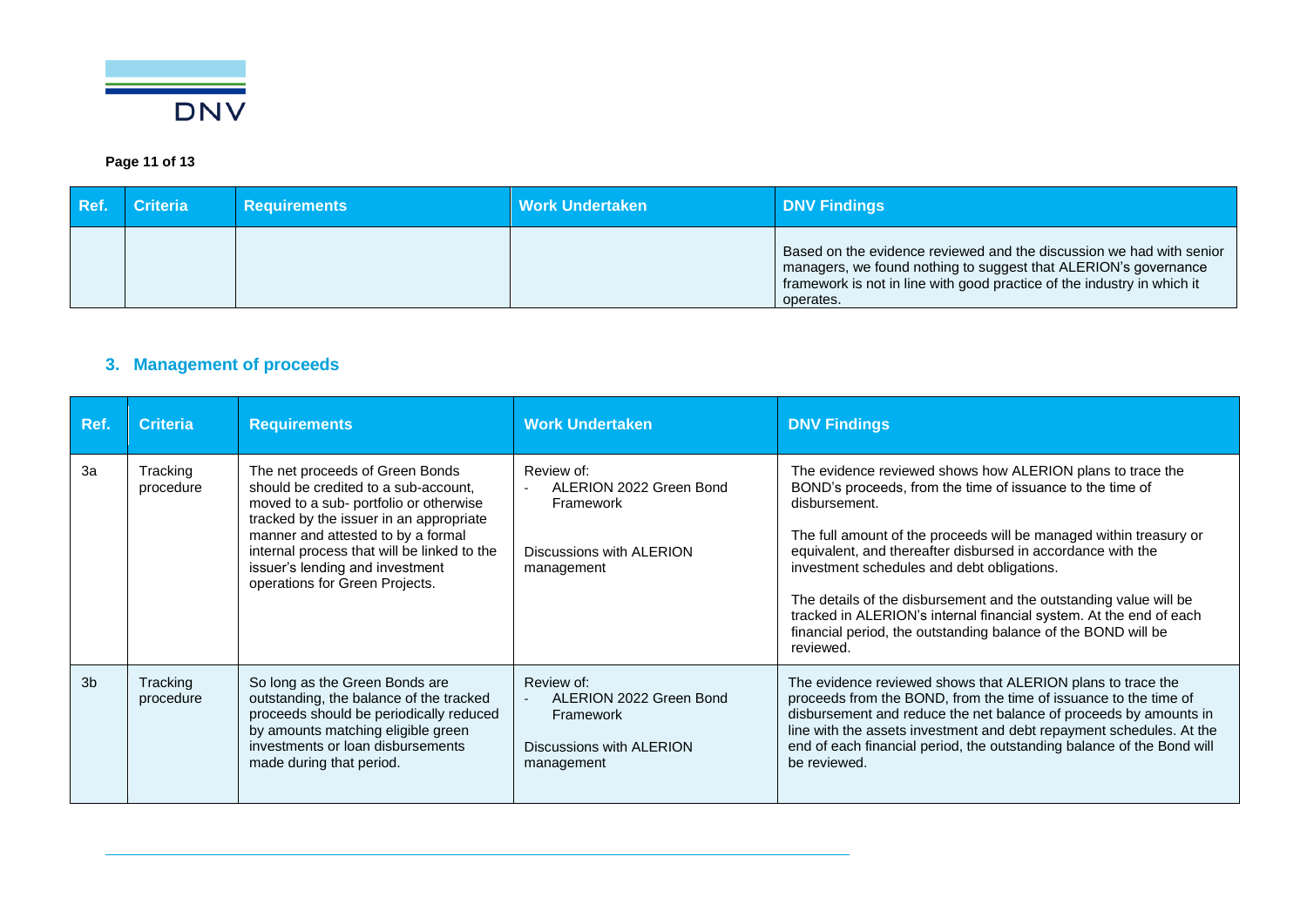

### **Page 12 of 13**

| Ref. | <b>Criteria</b>       | <b>Requirements</b>                                                                                                                                                                                                            | <b>Work Undertaken</b>                                                                       | <b>DNV Findings</b>                                                                                                                                                                                                                                                                                                                                                                                                                                                                                                                        |
|------|-----------------------|--------------------------------------------------------------------------------------------------------------------------------------------------------------------------------------------------------------------------------|----------------------------------------------------------------------------------------------|--------------------------------------------------------------------------------------------------------------------------------------------------------------------------------------------------------------------------------------------------------------------------------------------------------------------------------------------------------------------------------------------------------------------------------------------------------------------------------------------------------------------------------------------|
| 3c   | Temporary<br>holdings | Pending such investments or<br>disbursements to eligible Green<br>Projects, the issuer should make known<br>to investors the intended types of<br>temporary investment instruments for<br>the balance of unallocated proceeds. | Review of:<br>ALERION 2022 Green Bond<br>Framework<br>Discussions with ALERION<br>management | DNV concluded that, based on the Framework, ALERION will aim at<br>achieving complete allocation of the proceeds from the BOND within<br>24 months from the issuance date and no later than the maturity of the<br>BOND.<br>The net proceeds of the BOND will be managed within treasury or<br>equivalent, tracked and will be fully and immediately disbursed where<br>possible or held in equivalent green investments or cash equivalent<br>until disbursement to the nominated assets as per the ALERION 2022<br>Green Bond Framework. |